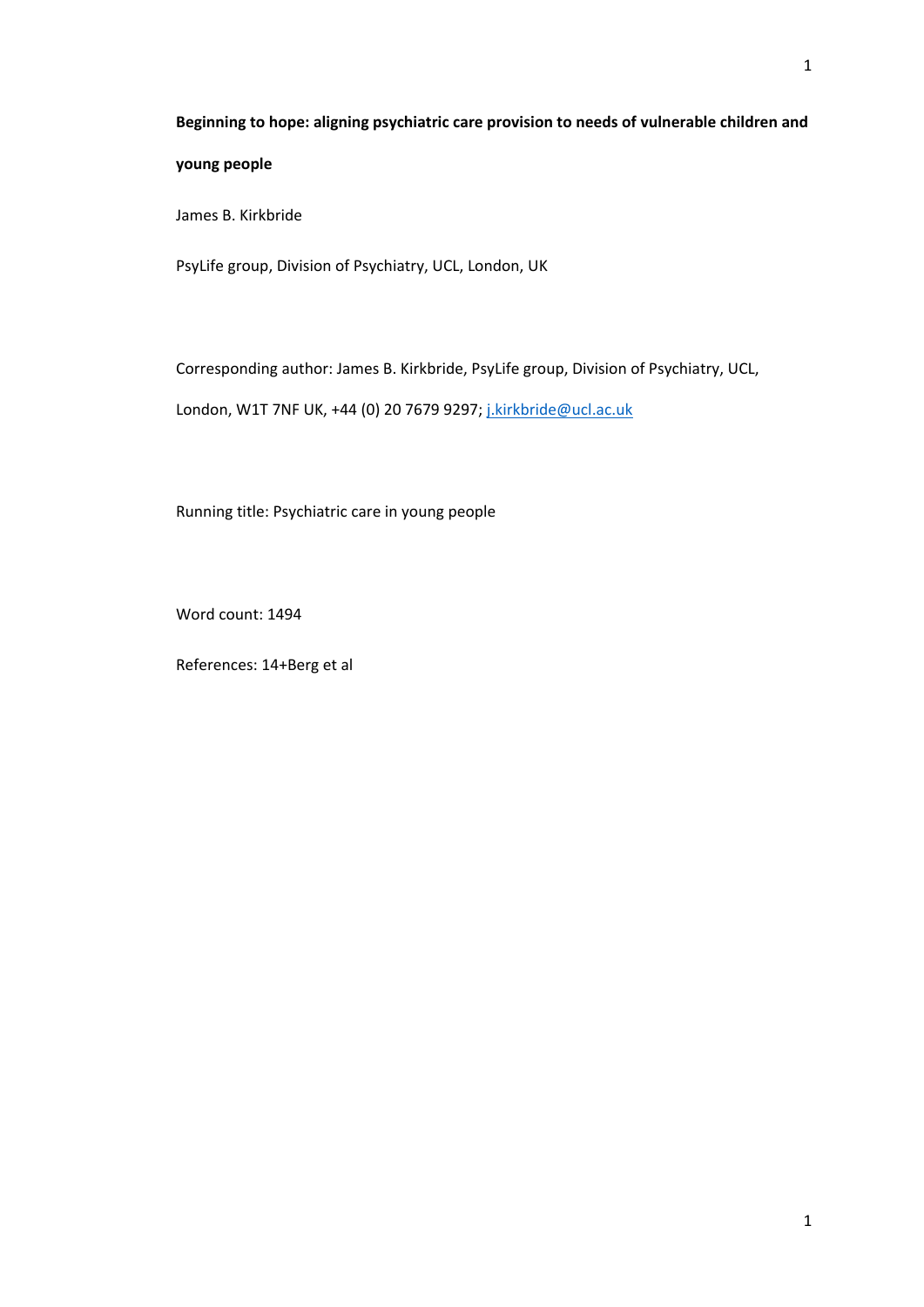Childhood and adolescence is a crucial period for establishing healthy emotional and behavioural capabilities which can sustain a lifetime of positive mental health and wellbeing. Unfortunately, this period is also a critical window for the onset of potentially lifelong mental health problems, with 50% of lifetime psychiatric conditions estimated to begin by 14 years old (1). Between 10-19 years old, no other health outcome contributes more to global disability than unipolar depressive disorders, with self-harm ranked fifth, and – for women – anxiety disorders are ranked fourth (2). These harmful patterns of mental ill health contribute to suicide risk, which is the third leading cause of death amongst 15-19 year olds worldwide, only behind road injury and HIV/AIDS (2).

Early therapeutic intervention for mental health problems which emerge in adolescence provides an opportunity to help young people manage and recover from episodes of poor mental health to minimise disruption to their future mental, physical and social wellbeing. Thus, timely, equitable and appropriate access to affordable psychiatric care – where and when needed – would ideally form the foundation of a just public mental health strategy in any given nation. Such efforts would need to be informed by the ability to identify high-risk subsets of the population. While no one is immune to mental health disorders, certain factors have been identified which increase risk, and which thus serve as potential signposts to aid early detection and treatment. Of particular note, and appearing to act non-specifically across a range of neuropsychiatric conditions and risk-taking behaviours (3,4), is the role of adverse childhood experiences, including exposure to bullying, parental loss, maltreatment, violence or other traumatic life events.

Within this context, children and adolescents from refugee backgrounds are likely to have been exposed to severe – and perhaps multiple – traumas associated with malnutrition and famine, conflict, violence and persecution, and standout as a potential high-risk group for whom mental health services could be readily provided to prevent or ameliorate potentially deleterious mental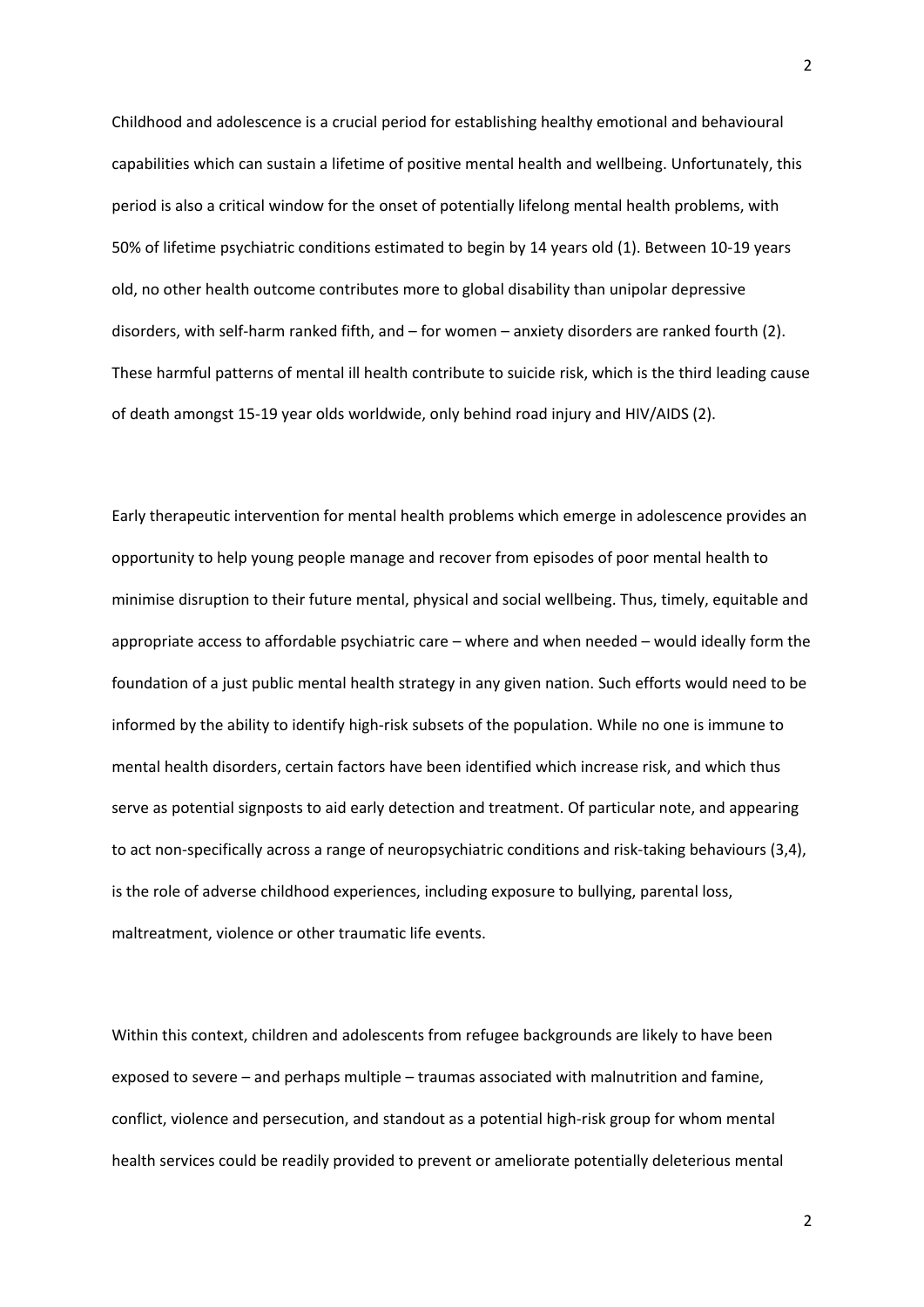health problems emerging in adolescence. Previous epidemiological studies have found strong evidence that refugees are – perhaps unsurprisingly, given these patterns of exposure – ten times more likely to experience post-traumatic stress disorder than the general population (5). In Sweden, evidence suggests that refugees are also up to three times more likely to experience a psychotic disorder before 30 years old, a risk that is 60% higher than for non-refugee migrants from the same regions of origin (6). And while the risks of both substance abuse disorders (7) and suicide (8) are approximately 50% and 30% lower, respectively, for refugees on arrival to Sweden than the background Swedish-born population, these risks converge towards the Swedish rate over time. This suggests that post-migratory environmental characteristics – including barriers to timely, appropriate early intervention – affect the future chances of young people seeking to rebuild their lives following a period of trauma exposure.

In this edition of *Acta Paediatrica*, *Berg and colleagues'* investigation of psychiatric care utilisation by adolescent refugees living in Sweden elegantly extends our understanding of these needs against the opportunities for intervention available, and in so doing, informs both the clinical and public health agendas for prioritising care provision to some of the most vulnerable young people in our society (9). Taking longitudinal, regional health data from over 90,000 adolescents living in Stockholm County – including over almost 19,000 with a refugee background – Berg *et al.* found that rates of first psychiatric care use before age 18 was, on average, 41-55% lower in refugee teens compared with Swedish adolescents born to two Swedish-born parents, even after adjusting for possible differences in birth year, sex and parental education.

Further investigation revealed notable differences in psychiatric service utilisation by length of time in Sweden, type of residence permit granted to refugees by the Swedish Migrancy Agency and region-of-origin. First, regardless of permit type, more recent teenage refugee migrants to Sweden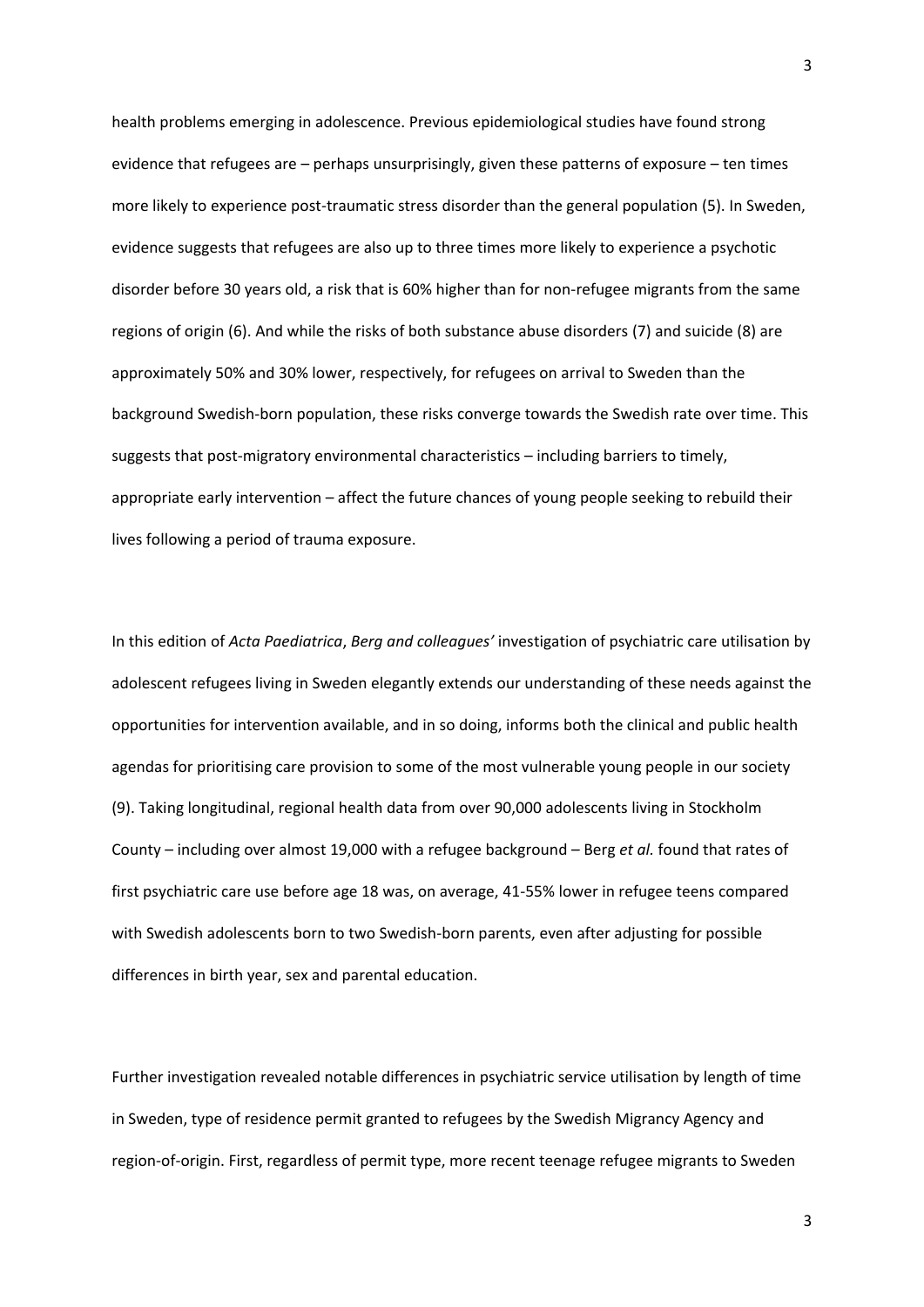were less likely to use psychiatric care services (55% reduction), with the highest rates (although still appreciably lower than in the Swedish-born reference group) amongst Swedish-born teens to refugee parents (41% reduction). Second, refugee teens who were granted residency based on a family reunification permit were found to use psychiatric services to an even lesser extent (63-75% reduction, depending on time in Sweden), while those granted residency as asylum refugees had more modest reductions in psychiatric care use (between 26-41% of the Swedish reference group). Finally, whilst the authors found strong evidence of lower psychiatric care use for refugee teens from low and middle income countries, no differences in rates of psychiatric care use were found between refugees from high income countries and Swedish-born teens; the large sample size and hazard ratios for this effect, which were close to unity, make power an unlikely explanation of this null result.

The rich and detailed set of analyses provided by Berg and colleagues lead to several important implications. First, and most obviously perhaps, is that despite elevated need, refugee adolescents – in Sweden and perhaps elsewhere – under-utilise psychiatric care services. Under a strict interpretation of the survival analyses presented by Berg et al, the processes which result in this paradox imply that refugee teenagers take twice as long to access first psychiatric care than the majority of Swedish teens. Logically, this implies that a substantial proportion of refugee teens in need of mental health care experience delays in receiving treatment, and as a result face greater distress and poorer long term mental and social outcomes as a result. This has the potential to selectively and inequitably erode the potential benefits of early intervention in psychiatry, which has become a cornerstone of contemporary care in many settings (10).

Second, Berg *et al*.'s work emphasise how imperative it is for clinical, academic, social and public health services to work together to identify and remove the barriers that result in delays to care in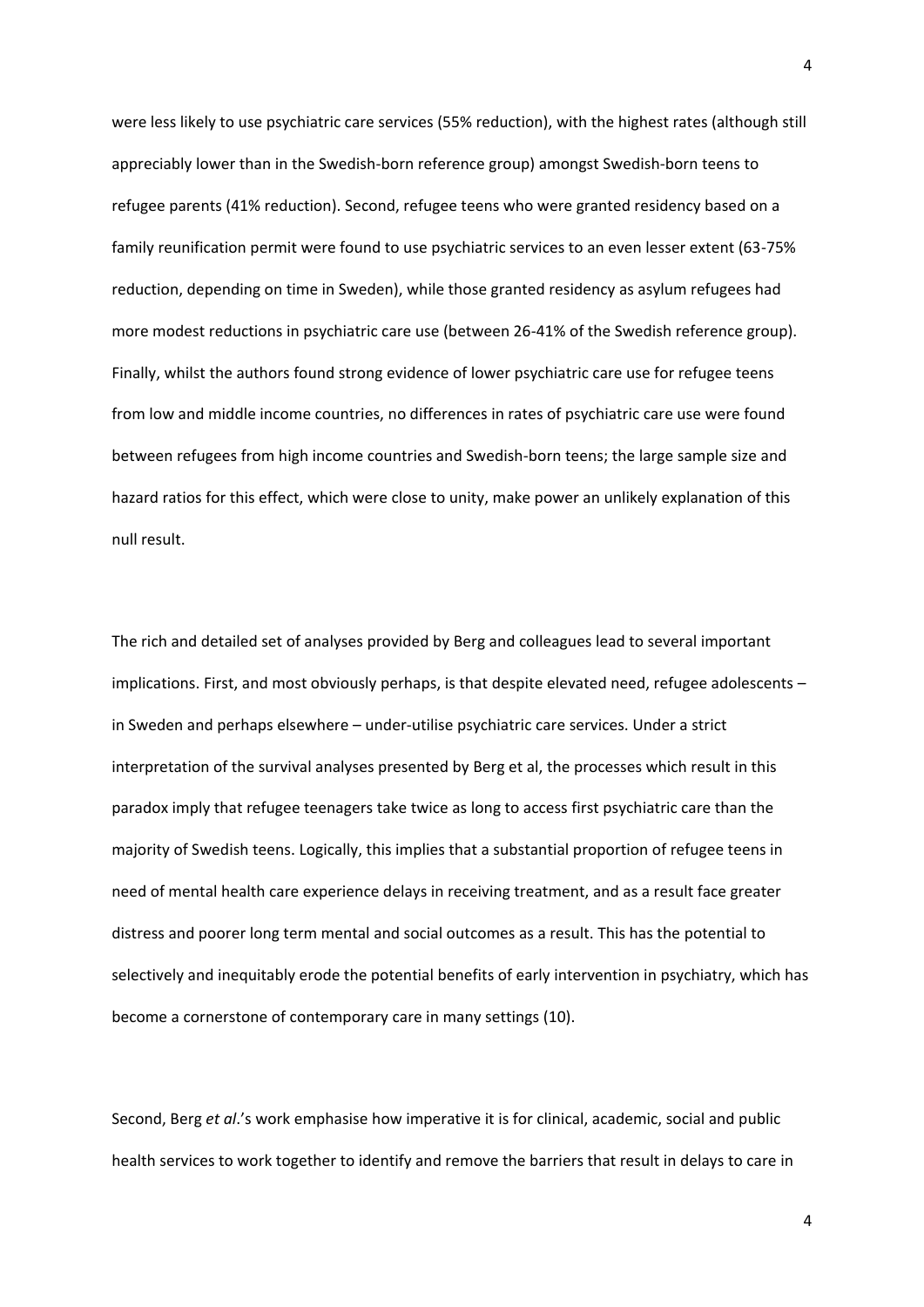refugee teens. In Sweden, all residents including refugees can access healthcare services free-at-thepoint-of-care, and can access compensation for any parental leave from work to care for a child who is unwell. This means both direct and indirect economic barriers to accessing psychiatric care are unlikely to have explained under-utilisation rates in this study, although may still be relevant in other settings. Other, indirect, economic barriers to care may still affect refugee families, including parental leave from paid employment to attend healthcare appointments with their child and potential childcare costs for other children during these periods. Family reunification refugee teens were less likely to use services than those arriving via asylum routes. This may reflect more traumatic experiences or increased access to care for refugees arriving via the asylum route, who are both more likely to be exposed to additional traumas and more likely to receive health checks as part of Sweden's reception programme than family reunification refugees (9). Other research has highlighted further important potential barriers, including the lack of culturally-appropriate services for some migrants groups, language issues, other intersectional minority issues (including sexual identity (11)) and the roles of both stigma and racism in accessing mental health services (12). Interestingly, Berg *et al*. found important sociodemographic differences in their sample that may reveal important, differential patterns of selection into psychiatric care; while Swedish-born teens who utilised psychiatric care were more likely to come from families whose parents had shorter education and lower incomes, the reverse was true for refugee adolescents, whose parents were – on average – more likely to have more education and higher incomes. Although parental education did not account for differences in psychiatric care utilisation in their study, one important implication is that children and adolescents from the most socioeconomically disadvantaged refugee families are least likely to access care, despite likely need. This care gap provides a ready target for public health intervention, both in Sweden and other countries. Such initiatives are already underway (13), and aim to provide culturally-appropriate community and individual interventions for child and adolescent migrant mental health.

5

5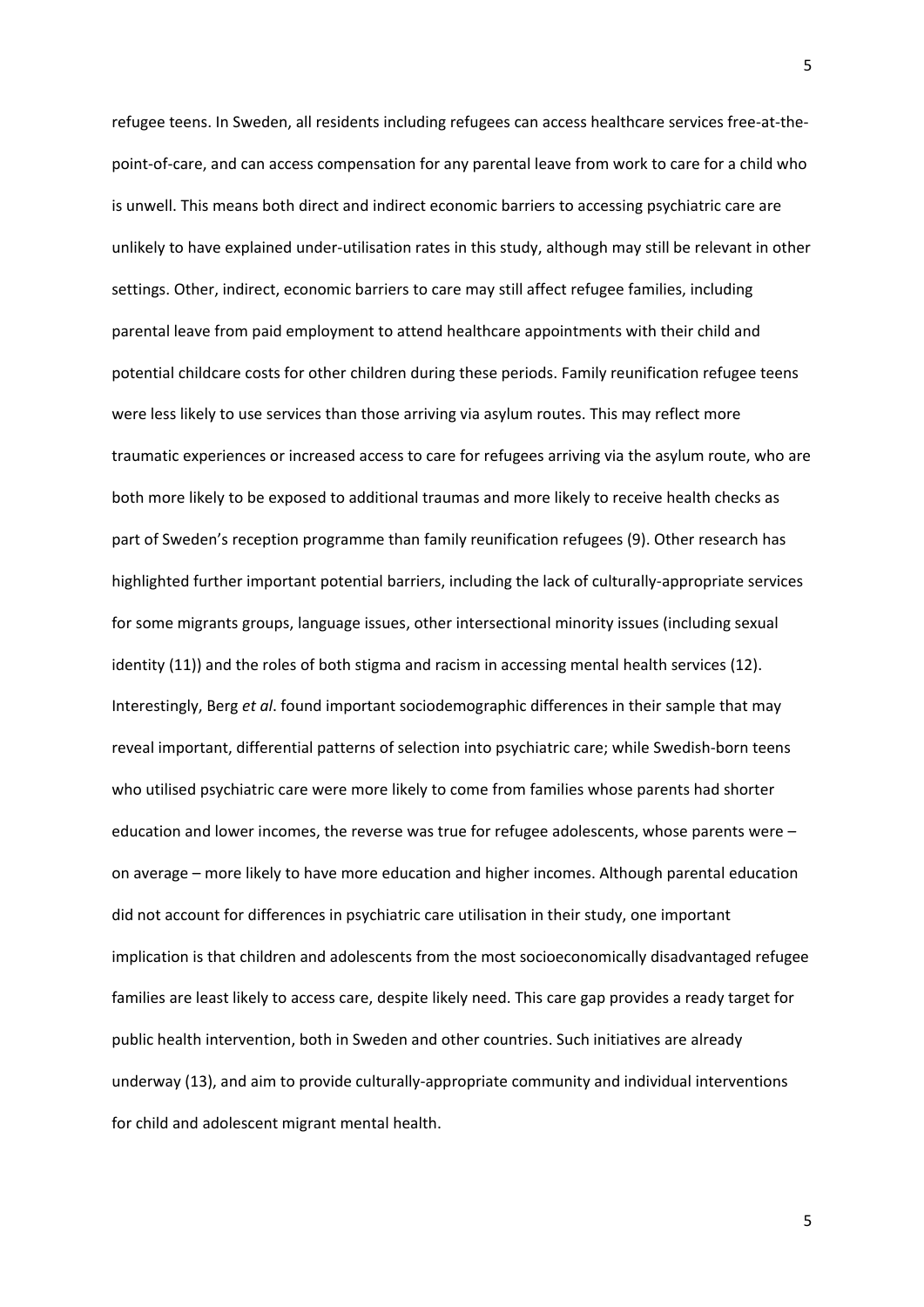There is already good evidence about the likely core elements required for successful interventions in refugee mental health, including the use of ethnically-matched therapists, availability of services in different languages and the role of "community peers" to strengthen outreach services (14). More such initiatives should follow, potentially including trauma-informed models of care which are gaining traction in adult mental health (15), but still require demonstration of efficacy for children and adolescents. Nordic countries are particularly well-placed to lead this effort, combining their rich, detailed register-based health data with their legacy of compassionate resettlement for displaced individuals. These settings should provide fertile ground for developing and testing (via, for example, randomized controlled trials) clinical and public health interventions targeted at refugee populations, which – when linked with register data – could provide robust evidence of their short, medium and long-term physical, mental, social and economic benefits. The best of these interventions, then, would surely enrich both the lives of refugee communities and the whole population alike. Berg *et al*.'s study provides a rallying call to remove disparities in child and adolescent mental health treatment for some of our most vulnerable citizens.

## **Conflict of Interest**

The author has no conflicts of interest to declare.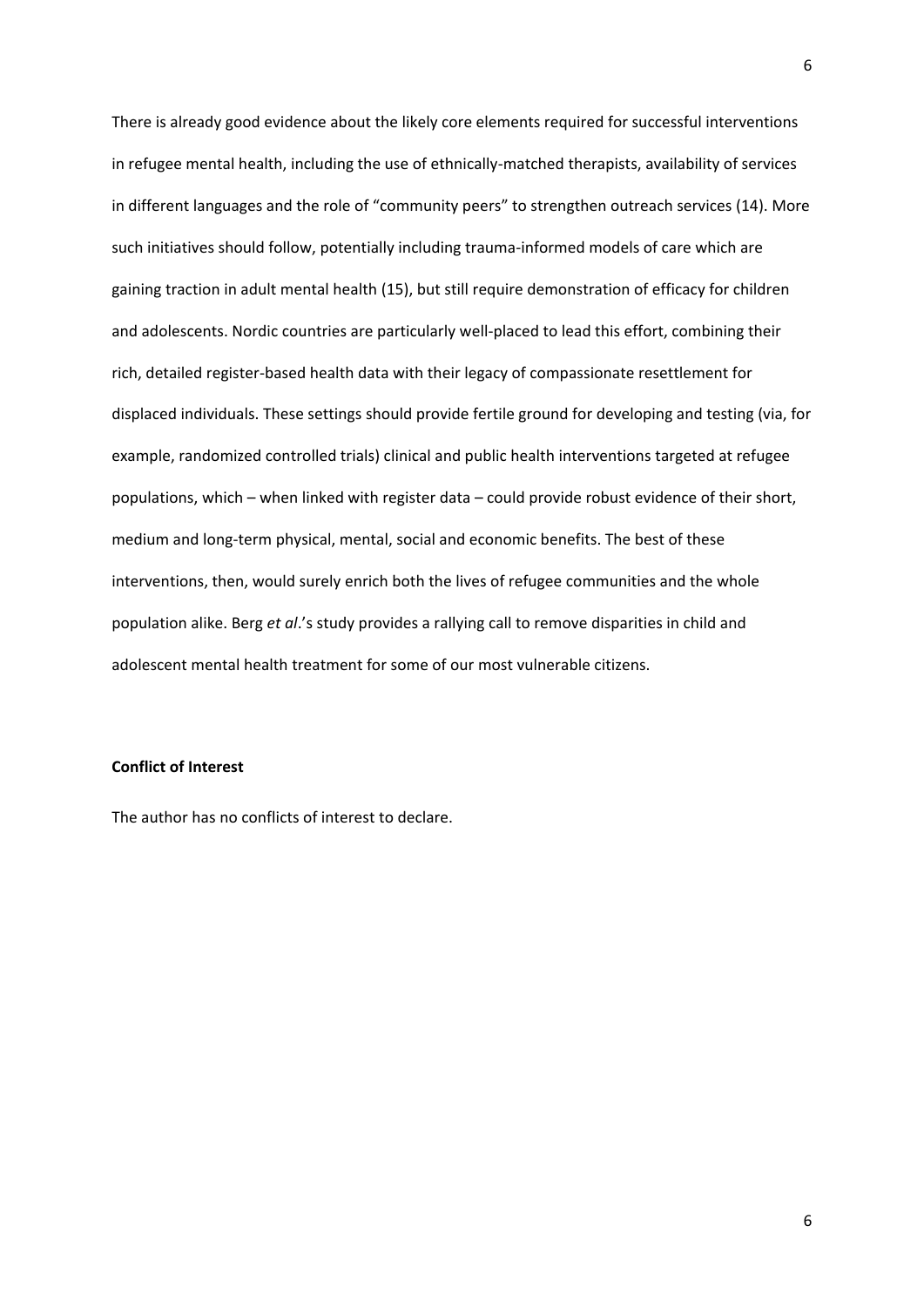## **References**

- 1. Kessler RC, Berglund P, Demler O, Jin R, Merikangas KR, Walters EE. Lifetime prevalence and age-of-onset distributions of DSM-IV disorders in the national comorbidity survey replication. *Arch Gen Psychiatry* 2005; 62:593–602.
- 2. World Health Organization. Health for the World's Adolescents: A Second Chance for the Second Decade. Global Health Estimates. 2014 [cited 2020 Aug 27]. Available from: https://apps.who.int/adolescent/second-decade/
- 3. Norman RE, Byambaa M, De R, Butchart A, Scott J, Vos T. The Long-Term Health Consequences of Child Physical Abuse, Emotional Abuse, and Neglect: A Systematic Review and Meta-Analysis. *PLoS Med* 2012; 9:e1001349.
- 4. Hughes K, Bellis MA, Hardcastle KA, Sethi D, Butchart A, Mikton C, et al. The effect of multiple adverse childhood experiences on health: a systematic review and meta-analysis. *Lancet Public Heal* 2017; 2:e356–66.
- 5. Fazel M, Wheeler J, Danesh J. Prevalence of serious mental disorder in 7000 refugees resettled in western countries: a systematic review. *Lancet* 2005; 365:1309–14.
- 6. Hollander A-C, Dal H, Lewis G, Magnusson C, Kirkbride JB, Dalman C. Refugee migration and risk of schizophrenia and other non-affective psychoses: cohort study of 1.3 million people in Sweden. *BMJ* 2016; 352:i1030.
- 7. Harris S, Dykxhoorn J, Hollander A-C, Dalman C, Kirkbride JB. Substance use disorders in refugee and migrant groups in Sweden: A nationwide cohort study of 1.2 million people. Alegria M, ed. *PLOS Med* 2019; 16:e1002944.
- 8. Hollander A-C, Pitman A, Sjöqvist H, Lewis G, Magnusson C, Kirkbride JB, et al. Suicide risk among refugees compared with non-refugee migrants and the Swedish-born majority population. *Br J Psychiatry* 2019:1–7. doi: 10.1192/bjp.2019.220

7